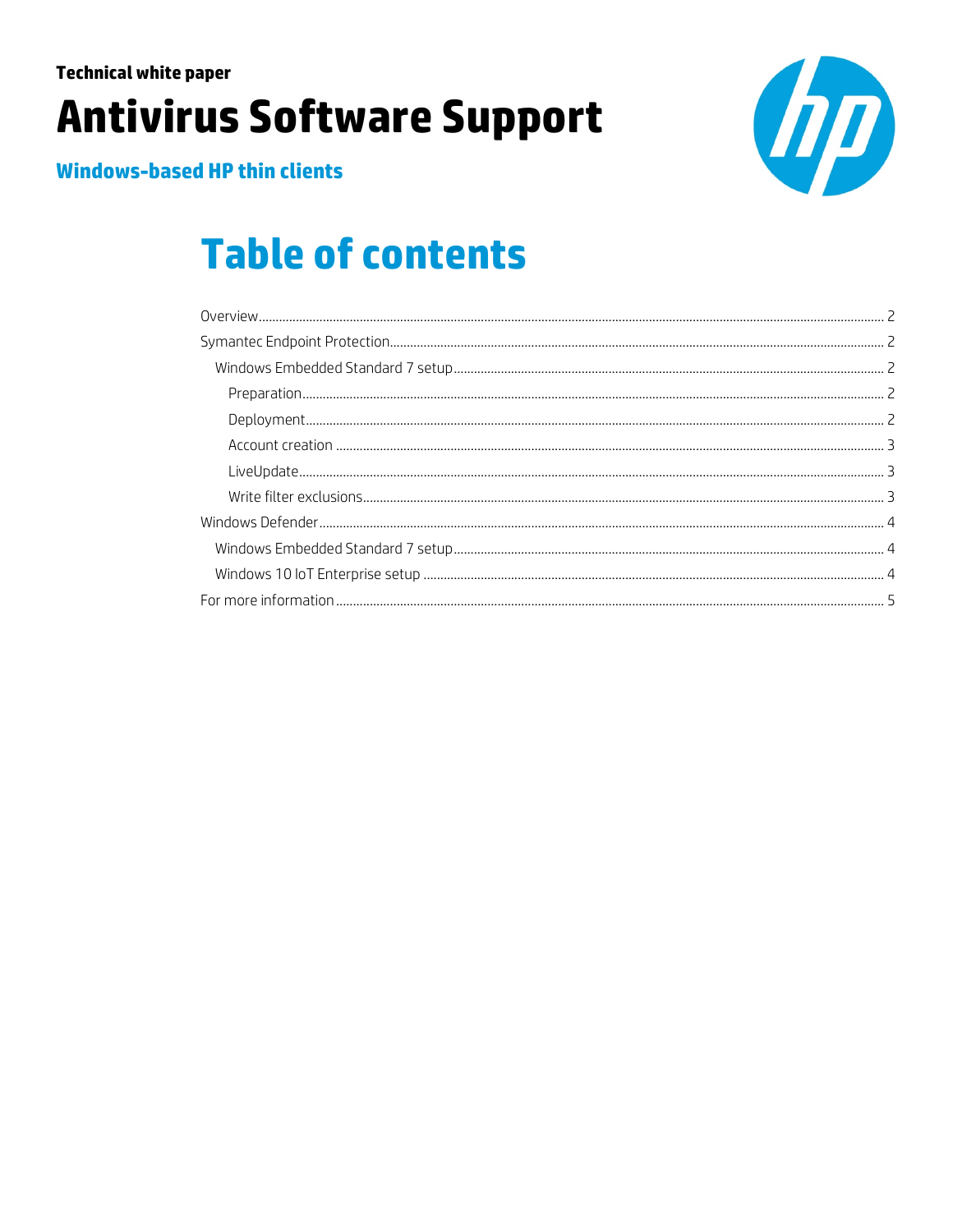## <span id="page-1-0"></span>**Overview**

The purpose of this white paper is to list the configuration details and support for industry-standard antivirus software on Windows-based HP thin clients.

Thin clients are protected by a write filter that prevents from application-specific information writing to the flash. Therefore, antivirus software is not required on thin clients. If you are required to use antivirus software by your company, this paper provides setup instructions.

## <span id="page-1-1"></span>**Symantec Endpoint Protection**

### <span id="page-1-2"></span>**Windows Embedded Standard 7 setup**

#### **Note**

Symantec Endpoint Protection does not work properly with Enhanced Write Filter (EWF), because EWF does not use exclusions. HP recommends using File-Based Write Filter (FBWF) with the Registry Filter.

#### <span id="page-1-3"></span>**Preparation**

- 1. Verify the system requirements specified by Symantec Corporation.
- 2. Download **Symantec Endpoint Protection** to a local computer.
- 3. Copy the program to a USB flash drive or any network location.
- 4. Select **Symantec\_Endpoint\_Protection\_<version>.MP4.Full\_Installation\_EN.exe** to extract all files that are necessary for installation.

#### **Note**

A new folder is created under the name Symantec\_Endpoint\_Protection\_<version>.MP4.Full\_Installation\_EN in the root directory of the USB flash drive.

- 5. Log on to the thin client as an administrator.
- 6. Disable the write filter. After the thin client restarts, log on as an administrator again.
- 7. Connect the USB flash drive to the thin client.

#### <span id="page-1-4"></span>**Deployment**

- 1. In the Symantec\_Endpoint\_Protection\_<version>.MP4.Full\_Installation\_EN folder, doubleclick **setup.exe**.
- 2. Select **Install Symantec Endpoint Protection**, and then select **Next**.
- 3. Accept the EULA, and then select **Next**.
- 4. Select **Next**, and then select **Install**.
- 5. If a warning appears, select **OK**.
- 6. The installation takes several minutes. Select **Next** to finish the installation.
- 7. In the configuration menu, select a configuration:

If you are deploying the program to fewer than 100 clients, select **Default Configuration**, and then select **Next**.  $-$  or  $-$ 

If you are deploying the program to more than 100 clients, select **Custom Configuration**, and then click to open the submenu. The SQL Server client tools must be installed on the same server as Symantec Endpoint Protection Manager. Make sure that the tools are selected, and specify the folder where they are to be installed in the appropriate box. Then, select **Next**.

- 8. Select number of thin clients, and then select **Next**.
- 9. If you are a first-time user, select **Install my first site as target**, and then select **Next**.
- 10. Verify the configuration, and then select **Next**.
- 11. Select the database.

For multiple sites or servers or for large numbers of thin clients, select **Microsoft SQL Server database**, and then select **Next**.

– or –

Select **Default embedded database**, and then select **Next**.

 $-$  or  $-$ 

Select **Create a new database**, and then select **Next**.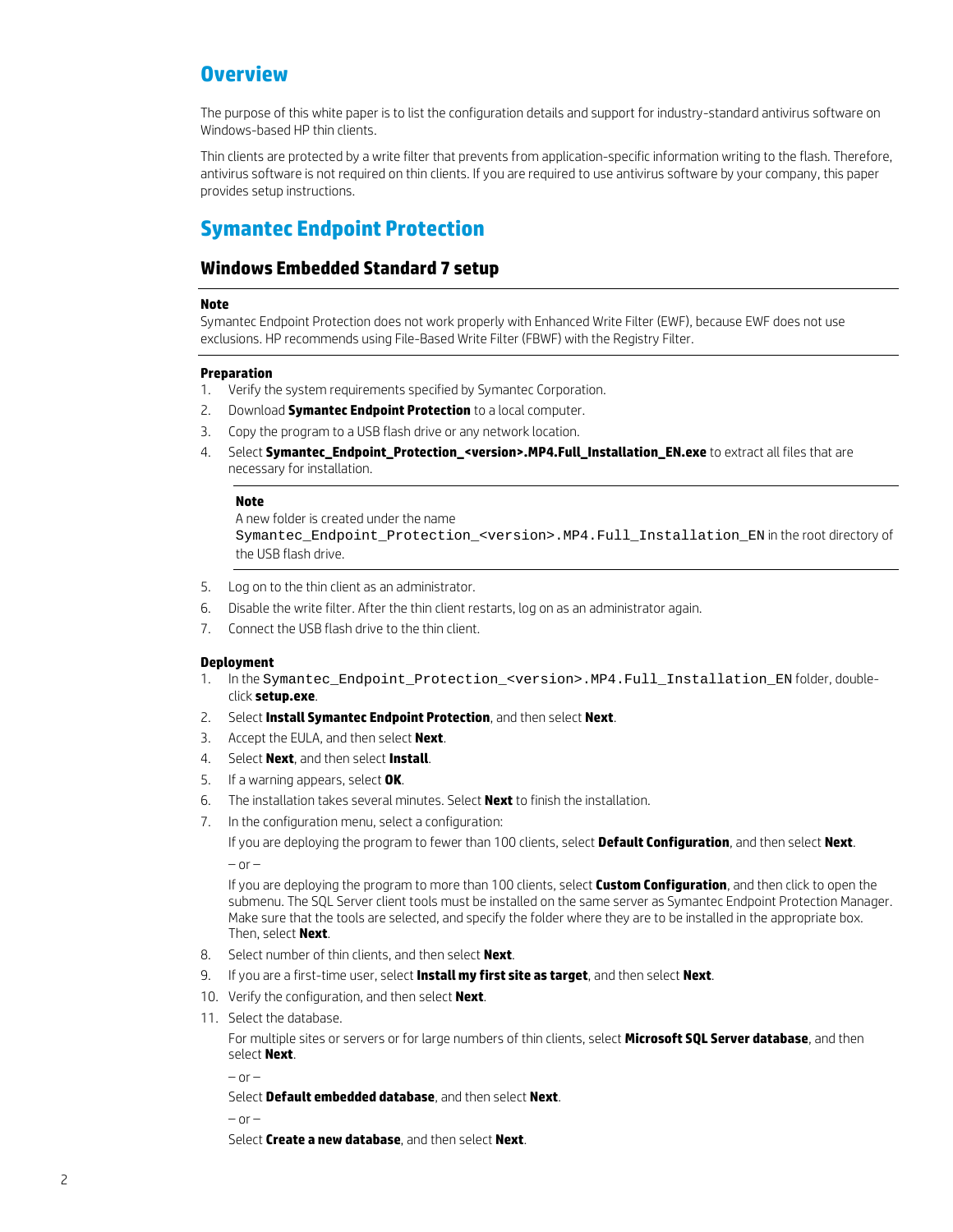#### <span id="page-2-0"></span>**Account creation**

On this screen, create a system administrator account.

- 1. Enter any necessary information, including email and password, to enable Symantec Endpoint Protection, and then select **Next**.
- 2. Select **Send test email**, and verify that you received a Symantec Endpoint Protection Manager Test Message, which means the system is working correctly.
- 3. After this email is received, select **Next**.

#### <span id="page-2-1"></span>**LiveUpdate**

- 1. Select whether to submit anonymous system and usage information to Symantec, and then select **Next**.
- 2. After LiveUpdate finishes, re-enable the write filter and restart the system to save your configuration.

#### <span id="page-2-2"></span>**Write filter exclusions**

The installer automatically creates file and registry exclusions for FBWF.

1. Select **Exclusion List** to verify that all required parameters are present. See the following lists. You can add your own write filter exclusions, if necessary.

#### **Note**

Symantec Endpoint Protection automatically adds some items to the exclusion list. Some of the registry keys might not exist on the thin client's system.

Windows Embedded Standard 7E 32-bit file exclusions

- Program Data\Symantec
- Users\All Users\Symantec
- Program files\Symantec
- Program files\common files\Symantec Shared

Windows Embedded Standard 7P 64-bit file exclusions

- Program Data\Symantec
- Users\All Users\Symantec
- Program files(x86)\Symantec
- Program files(x86)\common files\Symantec
- Program files\common files\Symantec Shared

Registry key exclusions for FBWF

- HKLM\SOFTWARE\Symantec\Symantec Endpoint Protection
- HKLM\SYSTEM\CurrentControlSet\Services\SepMasterService
- HKLM\SYSTEM\CurrentControlSet\services\NAVENG
- HKLM\SYSTEM\CurrentControlSet\services\NAVEX15
- HKLM\SYSTEM\CurrentControlSet\services\SNAC
- HKLM\SYSTEM\CurrentControlSet\services\SRTSP
- HKLM\SYSTEM\CurrentControlSet\services\SRTSPX
- HKLM\SYSTEM\CurrentControlSet\services\SYMNETS
- HKLM\SYSTEM\CurrentControlSet\services\SYMTDI
- HKLM\SYSTEM\CurrentControlSet\services\SYMTDIV
- HKLM\SYSTEM\CurrentControlSet\services\SepMasterServiceMig
- HKLM\SYSTEM\CurrentControlSet\services\SyDvCtrl
- HKLM\SYSTEM\CurrentControlSet\services\SymEFASI
- HKLM\SYSTEM\CurrentControlSet\services\SymELAM
- HKLM\SYSTEM\CurrentControlSet\services\SymEPSecFlt
- HKLM\SYSTEM\CurrentControlSet\services\SymEvent
- HKLM\SYSTEM\CurrentControlSet\services\SymIRON
- HKLM\SYSTEM\CurrentControlSet\services\SysPlant
- HKLM\SYSTEM\CurrentControlSet\services\Teefer2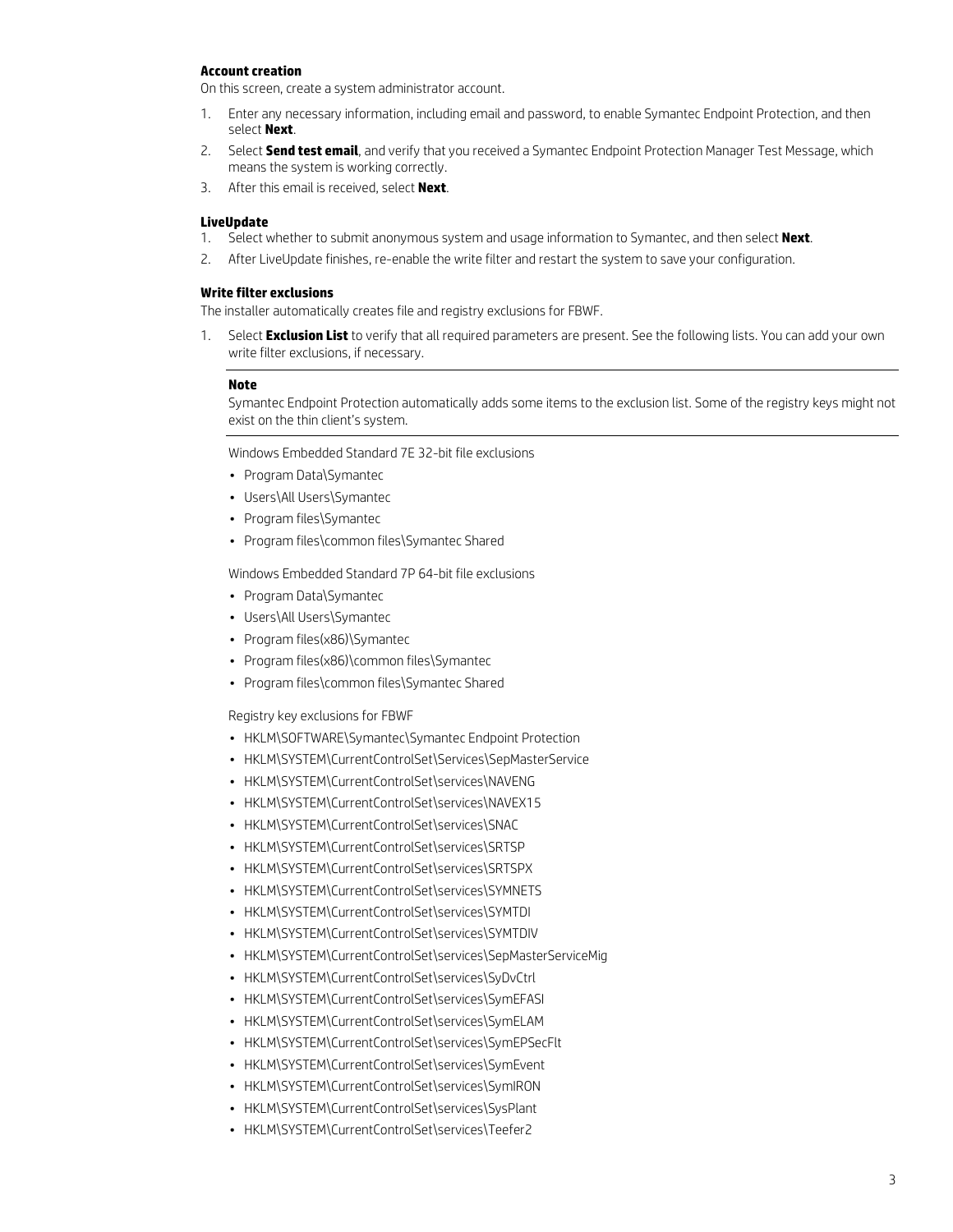• HKLM\SYSTEM\CurrentControlSet\services\ccSettings\_{GUID}

Windows Embedded Standard 7E 32-bit file exclusions

- HKLM\SOFTWARE\Symantec\SharedDefs
- HKLM\SOFTWARE\Symantec\Symantec AntiVirus
- HKLM\SOFTWARE\Symantec\Symantec Endpoint Protection
- HKLM\SYSTEM\CurrentControlSet\services\BHDrvx86
- HKLM\SYSTEM\CurrentControlSet\services\IDSVia86
- HKLM\SYSTEM\CurrentControlSet\services\IDSxpa86

Windows Embedded Standard 7P 64-bit file exclusions

- HKLM\SOFTWARE\Wow6432Node\Symantec\SharedDefs
- HKLM\SOFTWARE\Wow6432Node\Symantec\Symantec AntiVirus
- HKLM\SYSTEM\CurrentControlSet\services\BHDrvx64
- HKLM\SYSTEM\CurrentControlSet\services\IDSVia64
- HKLM\SYSTEM\CurrentControlSet\services\IDSxpa64
- HKLM\SOFTWARE\Wow6432Node\Symantec\Symantec Endpoint Protection
- 2. Restart the thin client, and then re-enable the write filter.

## <span id="page-3-0"></span>**Windows Defender**

#### **Note**

Microsoft does not support Windows Defender on the Windows Embedded Standard 7E 32-bit operating system.

#### <span id="page-3-1"></span>**Windows Embedded Standard 7 setup**

Windows Defender is included and enabled by default on all HP thin clients that are based on the Windows Embedded Standard 7P 64-bit operating system. For more information on how to defend your computer using Windows Defender, go to the following websites:

<https://www.microsoft.com/security/portal/definitions/adl.aspx>

<https://support.microsoft.com/en-us/help/17464/windows-defender-help-protect-computer>

#### <span id="page-3-2"></span>**Windows 10 IoT Enterprise setup**

Windows Defender is included and enabled by default on HP thin clients that are based on the Windows 10 IoT Enterprise operating system. When you start the thin client for the first time, Windows Defender is on and actively scans your computer for any malicious software or viruses. For more information on how to defend your computer using Windows Defender, go to the following website:

<https://support.microsoft.com/en-us/help/17464/windows-defender-help-protect-computer>